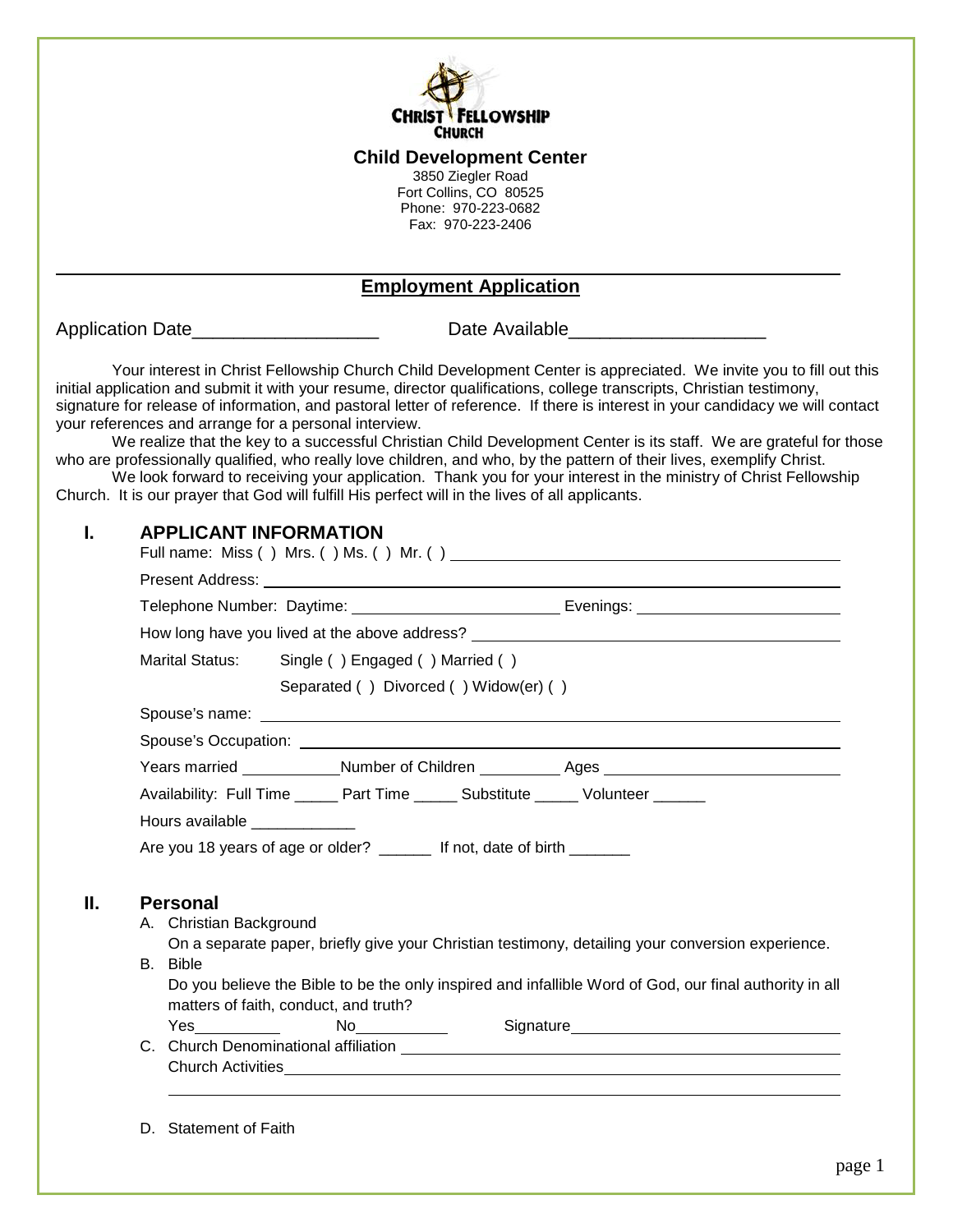| I support the Statement except for the area(s) listed and explained on a separate paper.                                                                                                                                            |                                                                                                                                                                                                                                      |  |  |  |
|-------------------------------------------------------------------------------------------------------------------------------------------------------------------------------------------------------------------------------------|--------------------------------------------------------------------------------------------------------------------------------------------------------------------------------------------------------------------------------------|--|--|--|
|                                                                                                                                                                                                                                     |                                                                                                                                                                                                                                      |  |  |  |
| <b>Professional</b><br>Please attach photocopies of your college transcripts.                                                                                                                                                       |                                                                                                                                                                                                                                      |  |  |  |
| A. Formal Training<br>Degree Major Date Received                                                                                                                                                                                    | Cumulative G.P.A.<br>Institution                                                                                                                                                                                                     |  |  |  |
| <b>B.</b> Professional Experience<br>Sequentially list your teaching experience, listing most recent first.                                                                                                                         |                                                                                                                                                                                                                                      |  |  |  |
|                                                                                                                                                                                                                                     |                                                                                                                                                                                                                                      |  |  |  |
| Address and the contract of the contract of the contract of the contract of the contract of the contract of the                                                                                                                     |                                                                                                                                                                                                                                      |  |  |  |
|                                                                                                                                                                                                                                     |                                                                                                                                                                                                                                      |  |  |  |
|                                                                                                                                                                                                                                     |                                                                                                                                                                                                                                      |  |  |  |
|                                                                                                                                                                                                                                     |                                                                                                                                                                                                                                      |  |  |  |
| Reason for Leaving <u>experience</u> and the contract of the contract of the contract of the contract of the contract of the contract of the contract of the contract of the contract of the contract of the contract of the contra |                                                                                                                                                                                                                                      |  |  |  |
|                                                                                                                                                                                                                                     | Phone <u>with the state of the state of the state of the state of the state of the state of the state of the state of the state of the state of the state of the state of the state of the state of the state of the state of th</u> |  |  |  |
|                                                                                                                                                                                                                                     |                                                                                                                                                                                                                                      |  |  |  |
|                                                                                                                                                                                                                                     |                                                                                                                                                                                                                                      |  |  |  |
|                                                                                                                                                                                                                                     |                                                                                                                                                                                                                                      |  |  |  |
|                                                                                                                                                                                                                                     |                                                                                                                                                                                                                                      |  |  |  |
|                                                                                                                                                                                                                                     |                                                                                                                                                                                                                                      |  |  |  |
|                                                                                                                                                                                                                                     | Phone 2000                                                                                                                                                                                                                           |  |  |  |
|                                                                                                                                                                                                                                     |                                                                                                                                                                                                                                      |  |  |  |
|                                                                                                                                                                                                                                     |                                                                                                                                                                                                                                      |  |  |  |
|                                                                                                                                                                                                                                     |                                                                                                                                                                                                                                      |  |  |  |
|                                                                                                                                                                                                                                     |                                                                                                                                                                                                                                      |  |  |  |
| Reason for Leaving <u>experience</u> and the contract of the contract of the contract of the contract of the contract of the contract of the contract of the contract of the contract of the contract of the contract of the contra |                                                                                                                                                                                                                                      |  |  |  |
| Number of years of Child Care experience: Christian Facility ______________ Public Facility _______                                                                                                                                 |                                                                                                                                                                                                                                      |  |  |  |
| 1. What would you list as your major accomplishments? __________________________                                                                                                                                                    |                                                                                                                                                                                                                                      |  |  |  |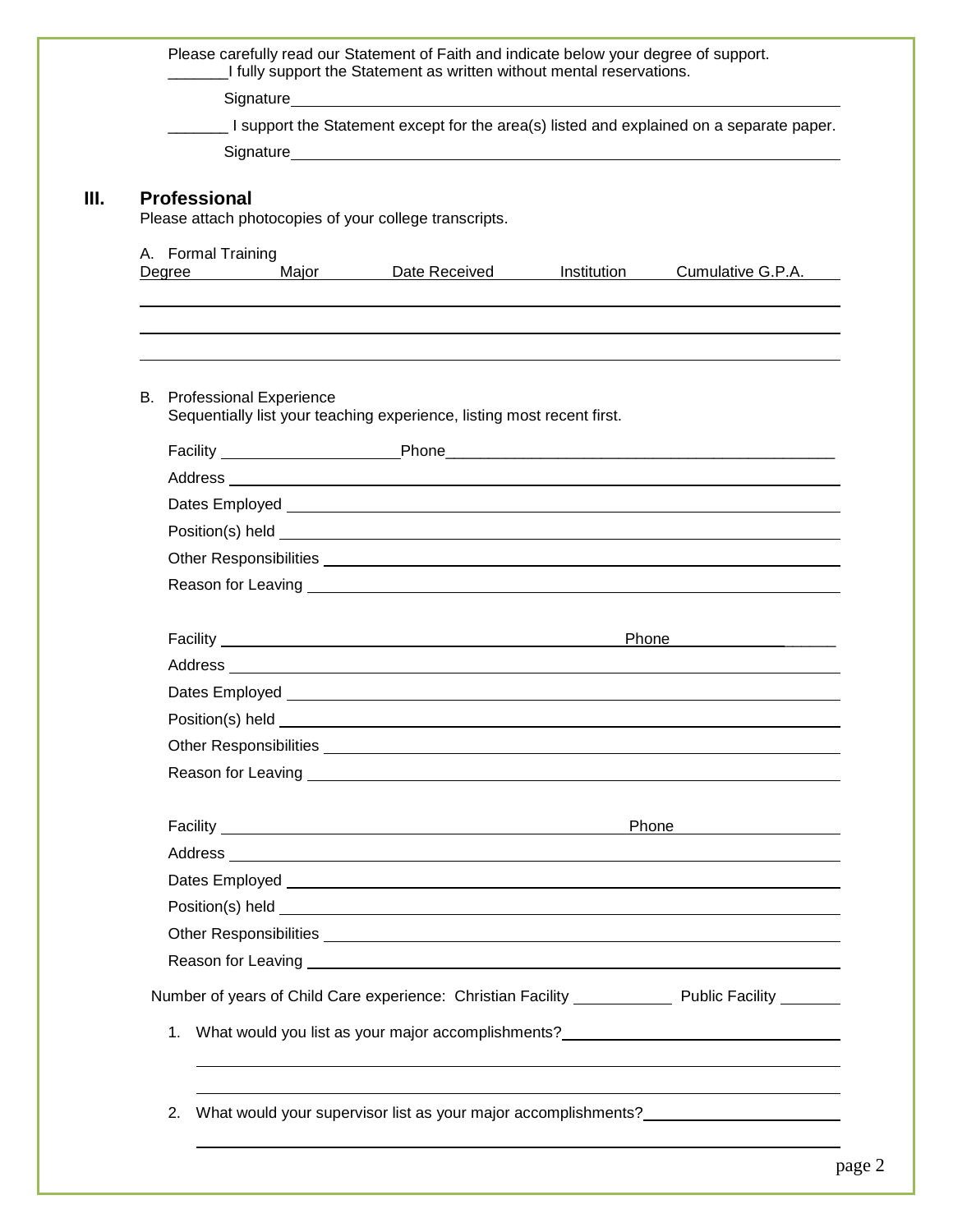| C. Credentials<br>Do you meet the required Director qualifications for the State of Colorado?<br>Do you meet the Infant Supervisor qualifications for the State of Colorado? ______<br>Do you meet the required Kindergarten qualifications for the State of Colorado? ___<br>Do you meet the required Early Childhood Teacher qualifications for the State of Colorado? __<br>Please supply document verification.<br>Where did you receive your training? |  |  |  |  |
|-------------------------------------------------------------------------------------------------------------------------------------------------------------------------------------------------------------------------------------------------------------------------------------------------------------------------------------------------------------------------------------------------------------------------------------------------------------|--|--|--|--|
| D. Other Experience                                                                                                                                                                                                                                                                                                                                                                                                                                         |  |  |  |  |
| List other work experiences, formal training, or certification that may have significance for the type of                                                                                                                                                                                                                                                                                                                                                   |  |  |  |  |
| position for which you are applying.                                                                                                                                                                                                                                                                                                                                                                                                                        |  |  |  |  |
| Where Type of work/experience                                                                                                                                                                                                                                                                                                                                                                                                                               |  |  |  |  |
| List other areas of education that would assist you in working in this center.:                                                                                                                                                                                                                                                                                                                                                                             |  |  |  |  |
| E. Background Information<br>Have you ever been dismissed, resigned to avoid being dismissed, or been asked to resign from a<br>Yes____________No____________<br>position?                                                                                                                                                                                                                                                                                  |  |  |  |  |
| Have you ever been convicted of any offense involving dishonesty, breach of trust, child abuse, or any<br>If yes, please indicate the nature of offense, date, court, and disposition:                                                                                                                                                                                                                                                                      |  |  |  |  |
| <b>Personal Philosophy</b>                                                                                                                                                                                                                                                                                                                                                                                                                                  |  |  |  |  |
| A. Why did you select early childhood development as a career?                                                                                                                                                                                                                                                                                                                                                                                              |  |  |  |  |
| B. Why do you wish to teach at Christ Fellowship Church Child Development Center?                                                                                                                                                                                                                                                                                                                                                                           |  |  |  |  |
|                                                                                                                                                                                                                                                                                                                                                                                                                                                             |  |  |  |  |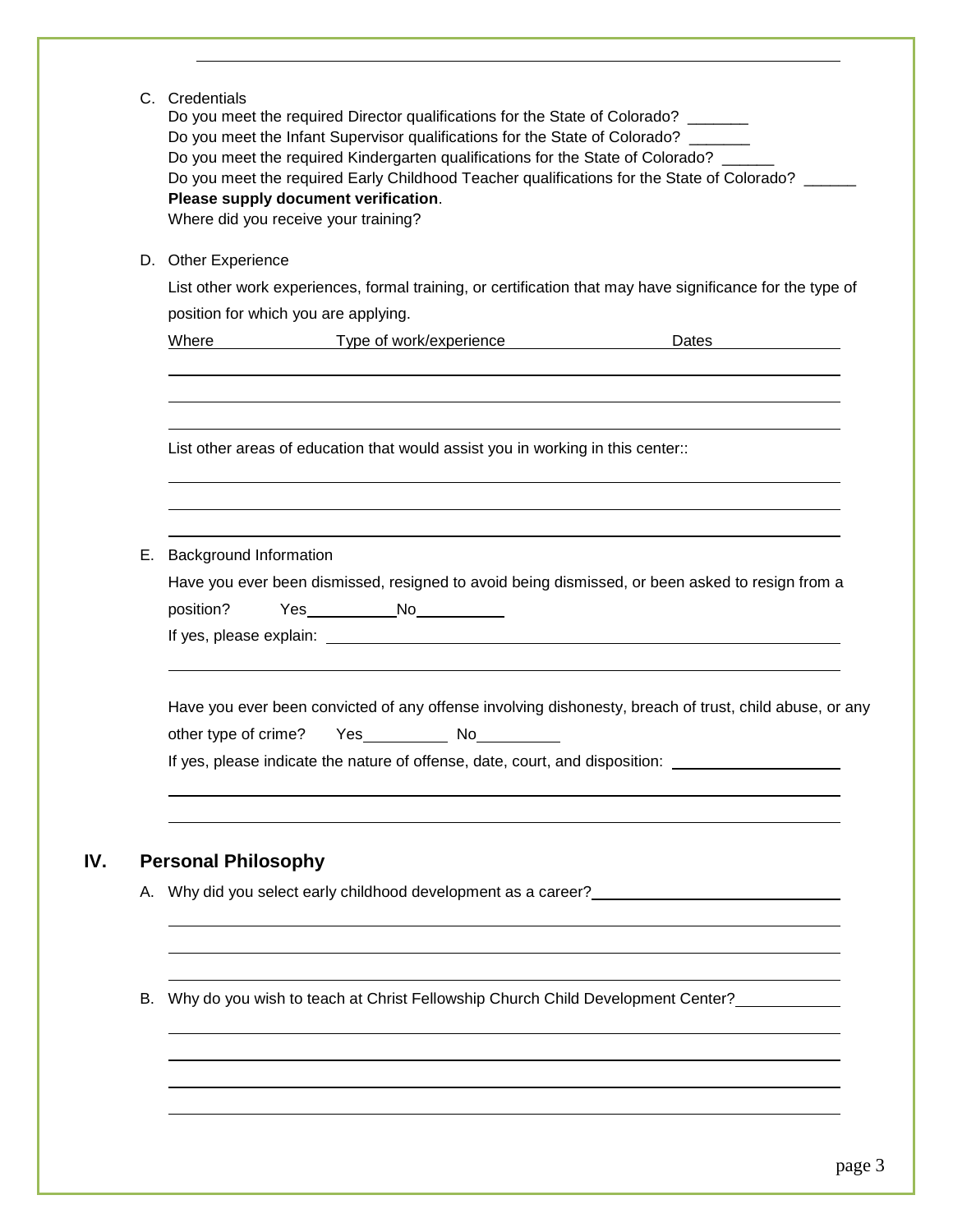| D. What areas do you feel are your strengths?___________________________________                                                                                                                                      |                                                                                                                                                                                                                                     |          |
|-----------------------------------------------------------------------------------------------------------------------------------------------------------------------------------------------------------------------|-------------------------------------------------------------------------------------------------------------------------------------------------------------------------------------------------------------------------------------|----------|
| E. What areas do you feel you need to improve?__________________________________                                                                                                                                      |                                                                                                                                                                                                                                     |          |
|                                                                                                                                                                                                                       |                                                                                                                                                                                                                                     |          |
| Personal: Give two references that are qualified to speak of your spiritual experience and Christian service<br>including the written reference from your pastor found in this packet.<br>Address<br>Name <b>Name</b> | <u>Telephone</u> and the contract of the contract of the contract of the contract of the contract of the contract of the contract of the contract of the contract of the contract of the contract of the contract of the contract o | Position |
|                                                                                                                                                                                                                       |                                                                                                                                                                                                                                     |          |
| Professional: Give three references that are qualified to speak of your professional training and experience.<br>Please list your current or most recent administrator first.                                         |                                                                                                                                                                                                                                     |          |
| Name Address                                                                                                                                                                                                          | <u>Telephone</u>                                                                                                                                                                                                                    | Position |
|                                                                                                                                                                                                                       |                                                                                                                                                                                                                                     |          |
|                                                                                                                                                                                                                       |                                                                                                                                                                                                                                     |          |
|                                                                                                                                                                                                                       |                                                                                                                                                                                                                                     |          |

#### **VI. Applicant's Certification and Agreement**

I understand that Christ Fellowship Church does not discriminate in its employment practices against any person because of sex, race, color, national or ethnic origin, gender, or handicap. I further understand that any offer of employment is conditioned on the proof or legal authority to work in the United States.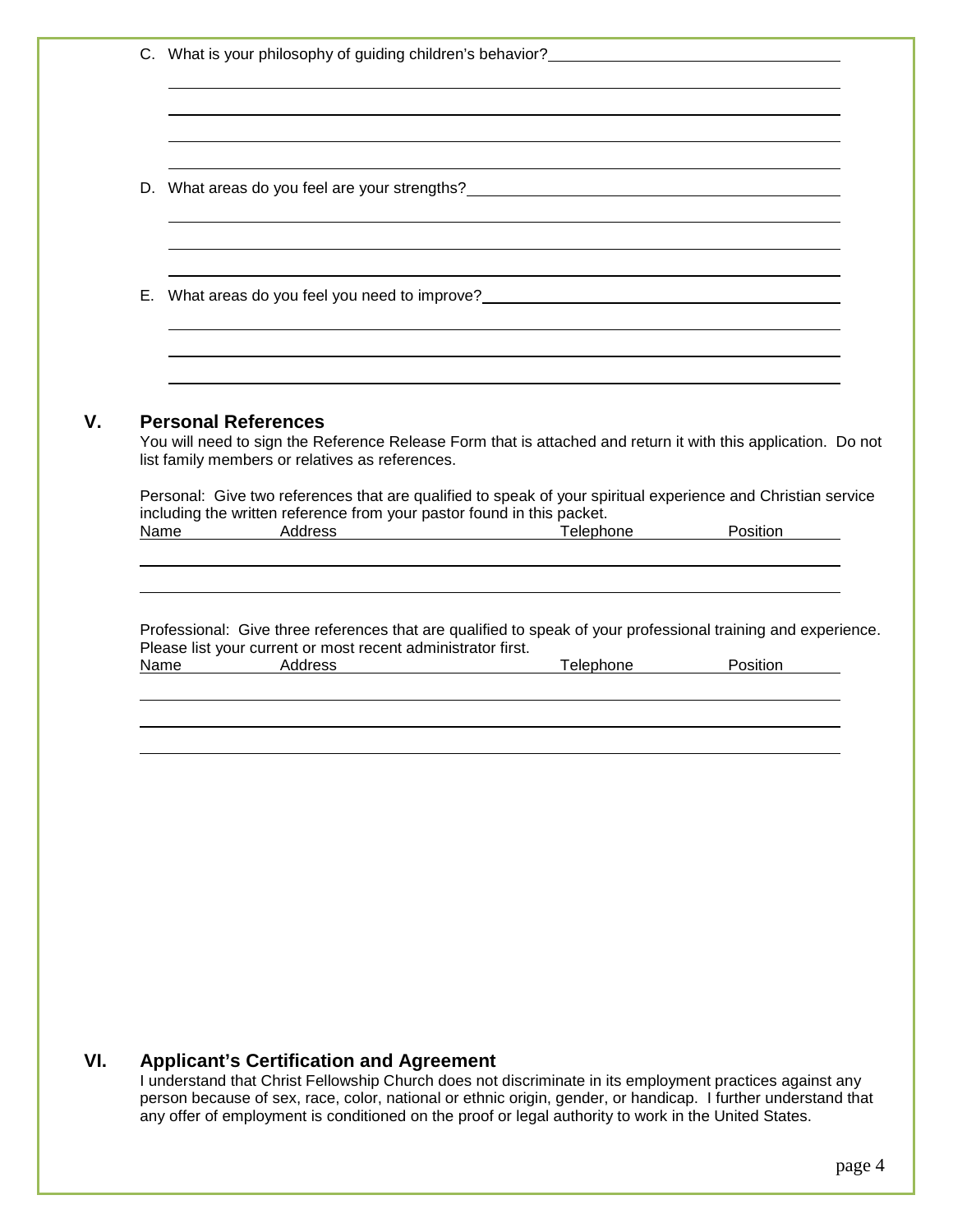I hereby certify that the facts set forth in this initial application are true and complete to the best of my knowledge. I understand that discover of falsification of any statement or significant omission of fact during any phase of the hiring process may prevent me from being hired or if hired my subject me to immediate dismissal. "Any applicant who knowingly or willfully makes a false statement of any material fact or thing in the application is guilty of perjury in the second degree as defined in section 18-8-503, C.R.S., and, upon conviction thereof, shall be punished accordingly."

I authorize Christ Fellowship Church to inquire about my work and personal history and to verify all data given in my application for employment, related papers, and my oral interviews. I authorize the release and giving of any information requested by Christ Fellowship Church such as employment records, performance reviews, and personal references. I release any person, organization, or company from liability or damage, which may result from furnishing the information, requested. I further waive the right to ever personally view any references given to Christ Fellowship Church.

I further certify that I have carefully read and do understand the above statements.

Signature of Applicant Date Date Date Date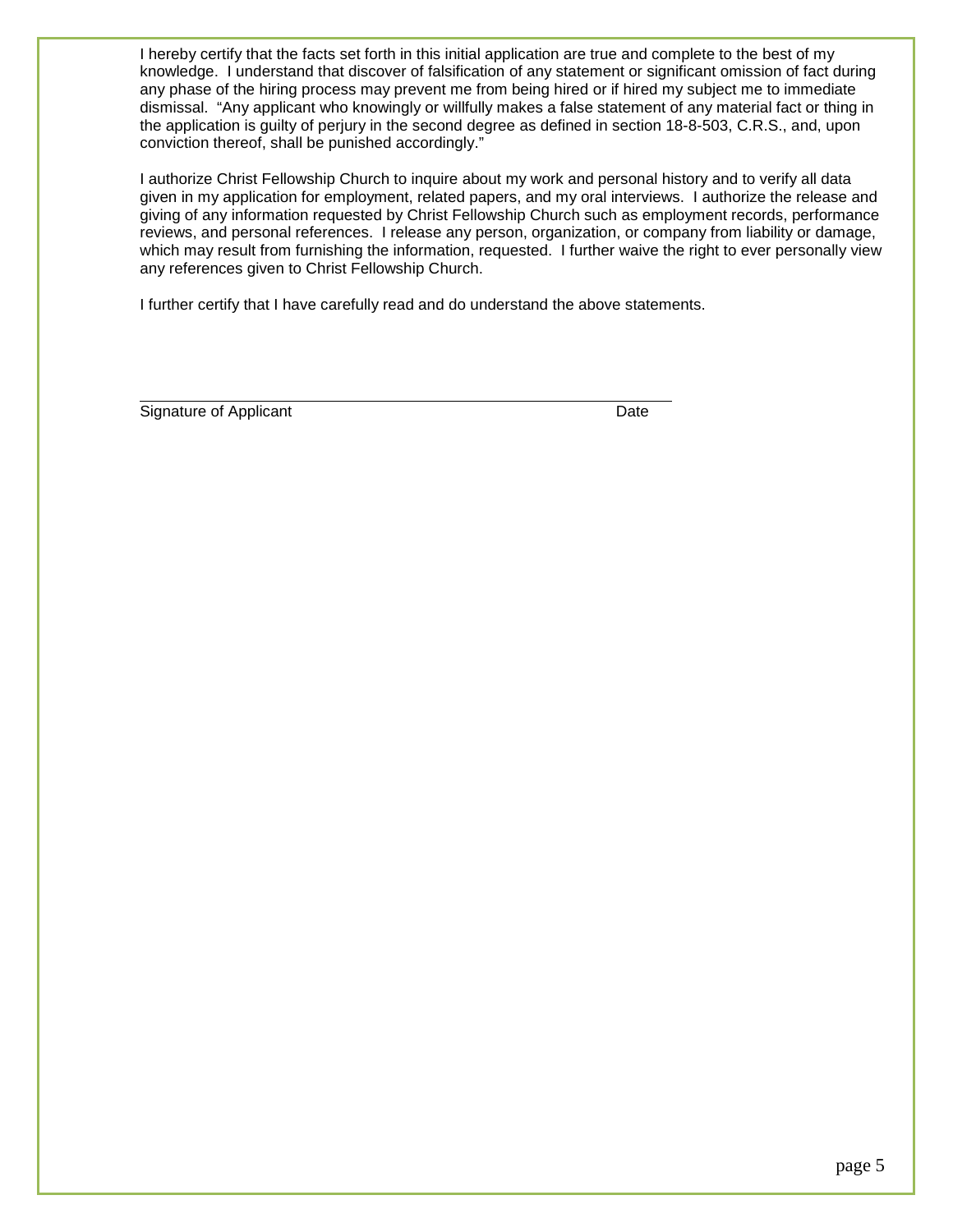

# **Statement of Faith**

• All Scripture is self-attesting and being Truth, requires our unreserved submission in all areas of life. The infallible Word of God, the sixty-six books of the Old and New Testaments, is a complete and unified witness to God's redemptive acts of culminating in the incarnation of the Living Word, the Lord Jesus Christ. The Bible, uniquely and fully inspired by the Holy Spirit, is the supreme and final authority on all matters on which it speaks.

On this sure foundation we affirm these additional Essentials of our faith:

- 1. We believe in one God, the sovereign Creator and Sustainer of all things, infinitely perfect and eternally existing in three Persons: Father, Son and Holy Spirit. To Him be all honor, glory and praise forever!
- 2. Jesus Christ, the living Word, become flesh through His miraculous conception by the Holy Spirit and His virgin birth. He who is true God became true man united in one Person forever. He died on the cross as a sacrifice for our sins according to the Scriptures. On the third day he rose bodily from the dead, ascended into heaven, where, at the right hand of the majesty on High, He now is our High Priest and Mediator.
- 3. The Holy Spirit has come to glorify Christ and to apply the saving work of Christ to our hearts. He convicts us of sins and draws us to the Savior. Indwelling our hearts, He gives new life to us, empowers and imparts gifts to us for service. He instructs and guides us into all truth, and seals us for the day of redemption.
- 4. Being estranged from God and condemned by our sinfulness, our salvation is wholly dependent upon the work of God's free grace. God credits His righteousness to those who put their faith in Christ alone for their salvation, thereby justifies them in His sight. Only such as are born of the Holy Spirit and receive Jesus Christ become children of God and heirs of eternal life.
- 5. The true Church is composed of all persons who through saving faith in Jesus Christ and the sanctifying work of the Holy Spirit are unified together in the body of Christ. The Church finds her visible, yet imperfect, expression in local congregations where the Word of God is preached in it's purity and the sacraments are administered in their integrity; where scriptural discipline is practiced, and where loving fellowship is maintained. For her perfecting, she awaits the return of her Lord.
- 6. Jesus Christ will come again to the earth-personally, visibly, and bodily-to judge the living and the dead, and to consummate history and the eternal plan of God. "Even so, come, Lord Jesus." (Revelation 22:20)
- 7. The Lord Jesus Christ commands all believers to proclaim the Gospel throughout the world and to make disciples of all nations. Obedience to the Great Commission requires total commitment to "Him who loved us and gave Himself for us." He calls us to a life of selfdenying love and service. "For we are His workmanship, created in Christ Jesus for good works, which God prepared beforehand that we should walk in them." (Ephesians 2:10) These Essentials are set forth in greater detail in the Westminster Confession of Faith.

## **Pastoral Reference Form**